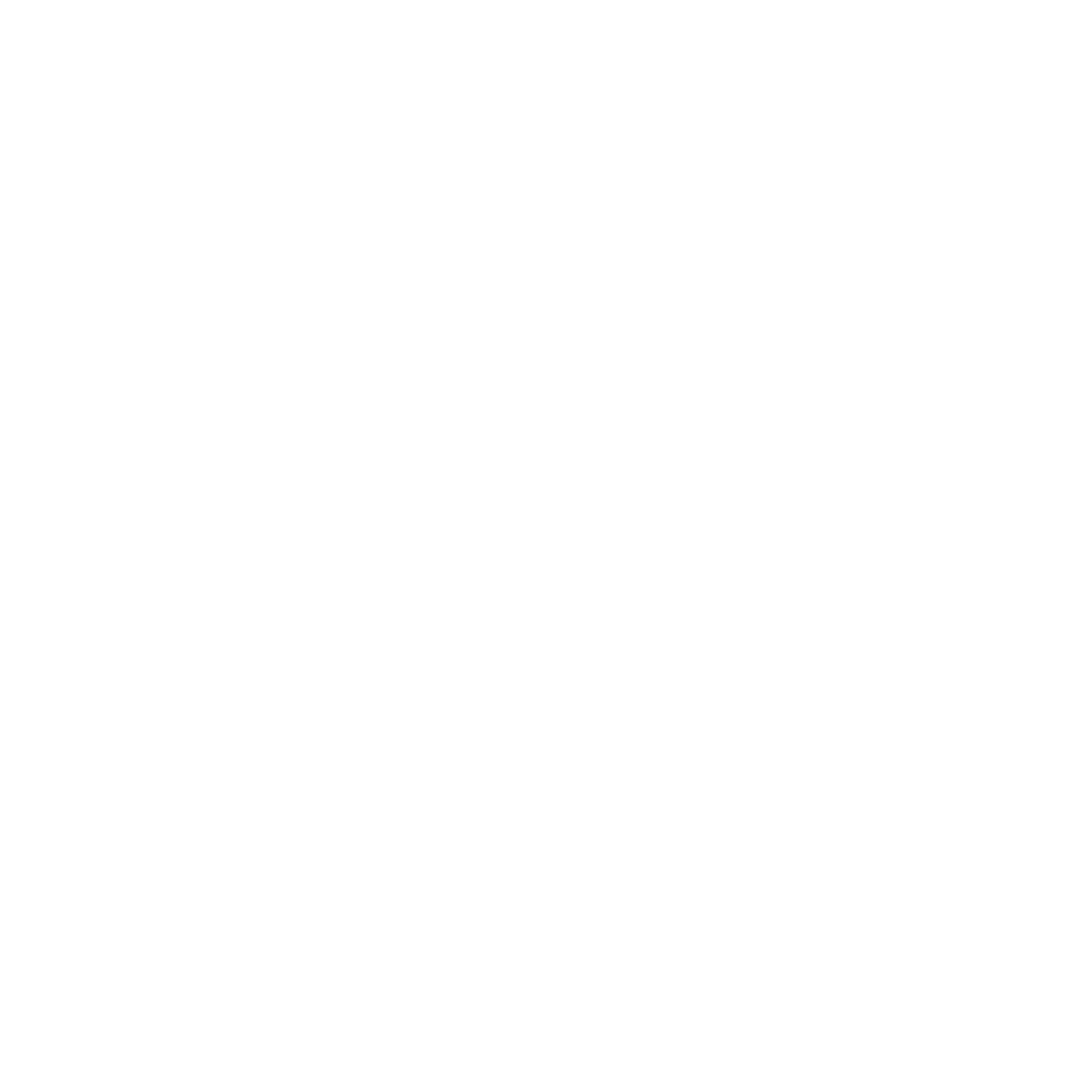ANG F-16s, equipped with an aerial reconnaissance system, provide a unique and important USAF capability.

## **RECONNAISSANCE**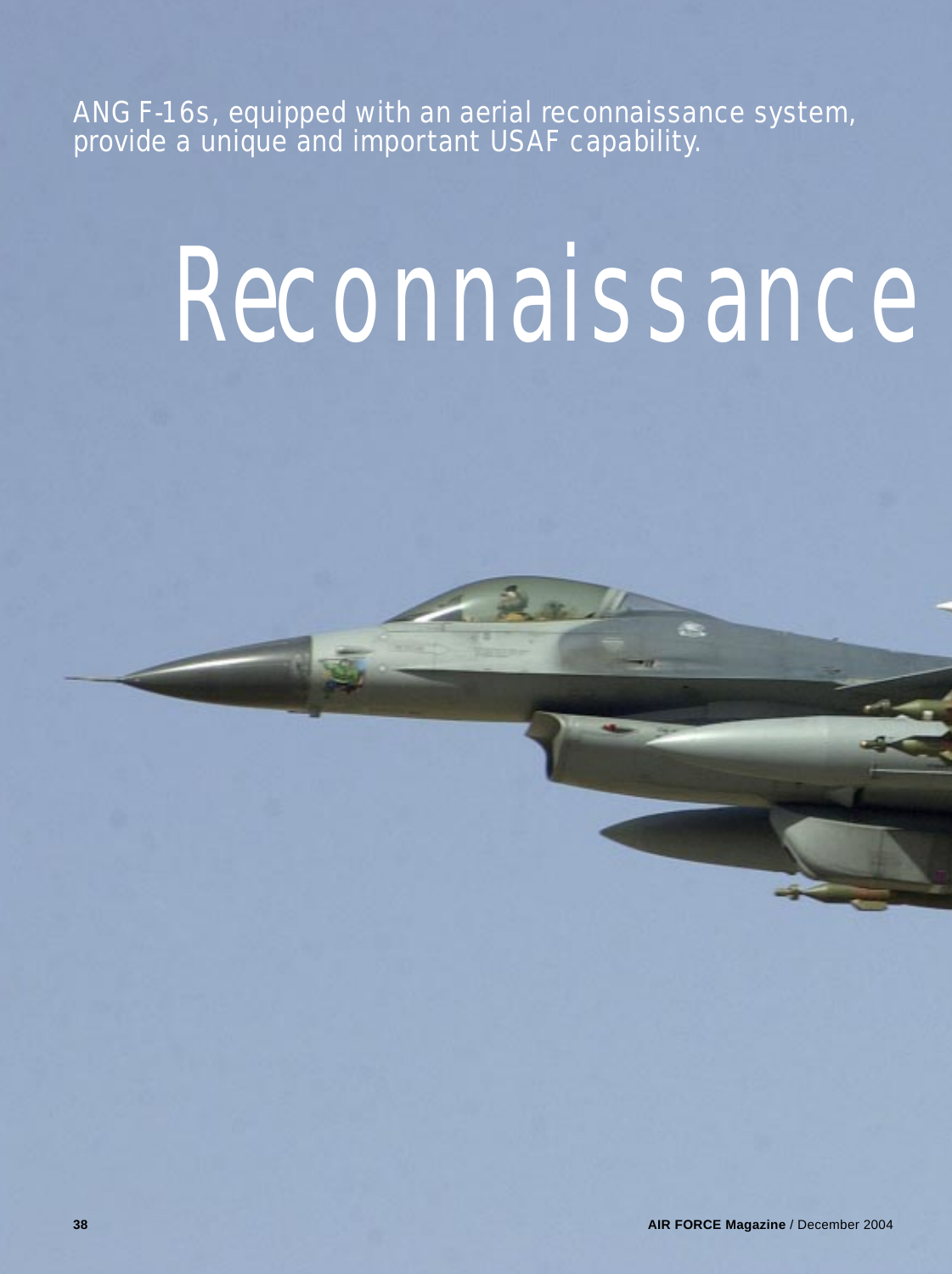## IN FORCE

Photography by Paul Kennedy, SSgt. Aaron D. Allmon II, and MSgt. Glenn Wilkewitz

MI

**A Michigan Air National Guard F-16C, equipped with the Theater Airborne Reconnaissance System pod, patrols the sky above Iraq.**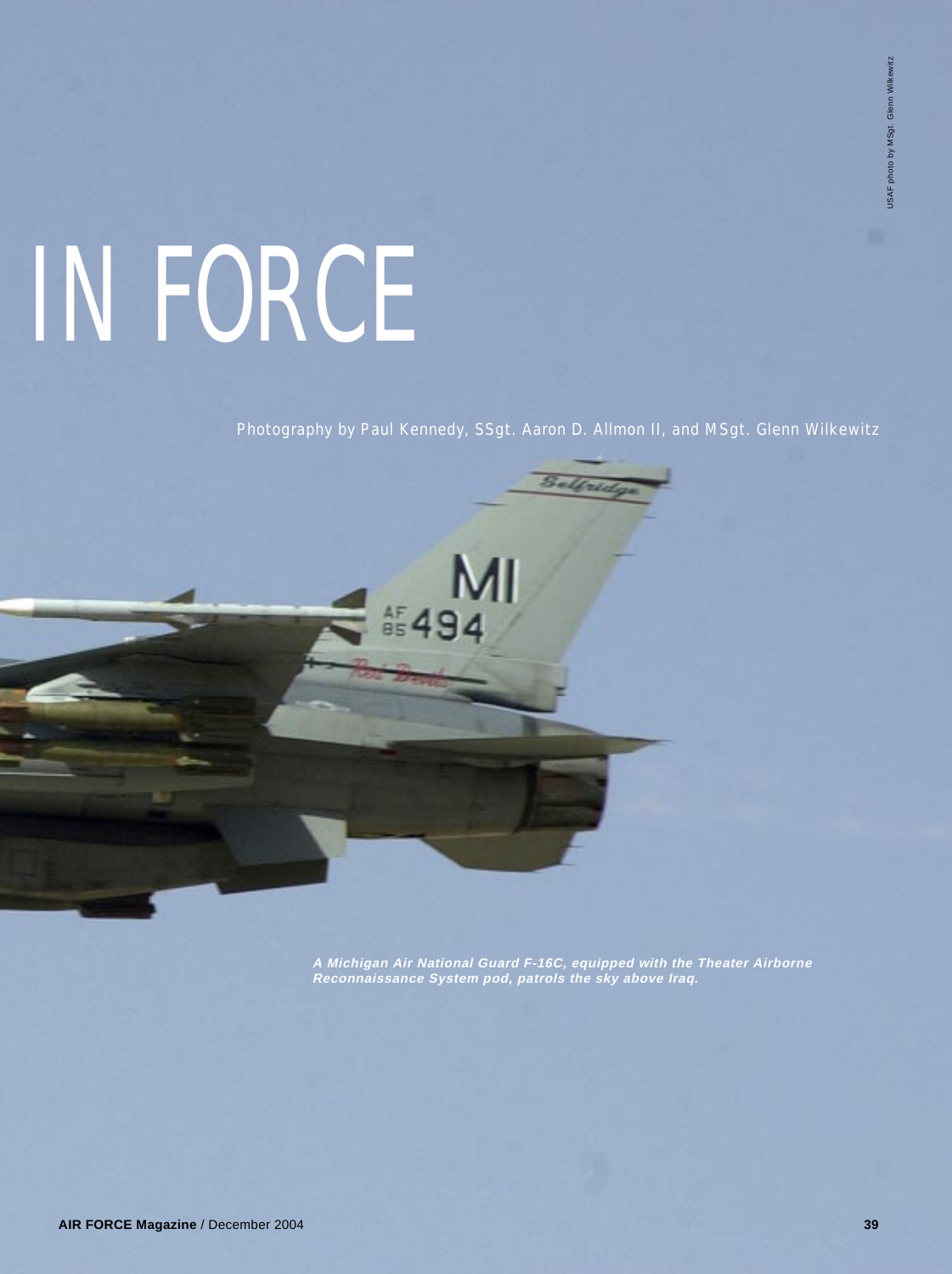**Last February, the 107th Fighter Squadron, Selfridge ANGB, Mich., became the first F-16 unit to be based in Iraq and the first to employ the Theater Airborne Reconnaissance System (TARS) and Litening advanced targeting pods in combat. The only other USAF F-16 unit to carry "recce" pods is the 192nd Fighter Wing of the Virginia Air National Guard.**

**In 1995, the Air Force equipped the 192nd F-16s with a portable reconnaissance pod. By April 1996, the ANG unit was rated mission capable in its new armed recce role and had deployed to Aviano AB, Italy, to fly patrols over Bosnia.**





**Above, an F-16 from the 192nd FW, Richmond Airport, Va., flies over Iraq.**

**At left and below, Capt. Ronald Schaupeter, 107th FS, conducts preflight checks during deployment in Iraq.**

**Officials of the 107th said they had had an abundance of volunteers for the deployment to Iraq, making it unnecessary to mobilize anyone. While in Iraq, the 107th flew some 800 sorties, logging 3,000 flying hours—about a year's worth of normal flying in only three months.**



**Above, another 107th FS F-16 prepares to land in Iraq. The unit flew out of Kirkuk Air Base.**

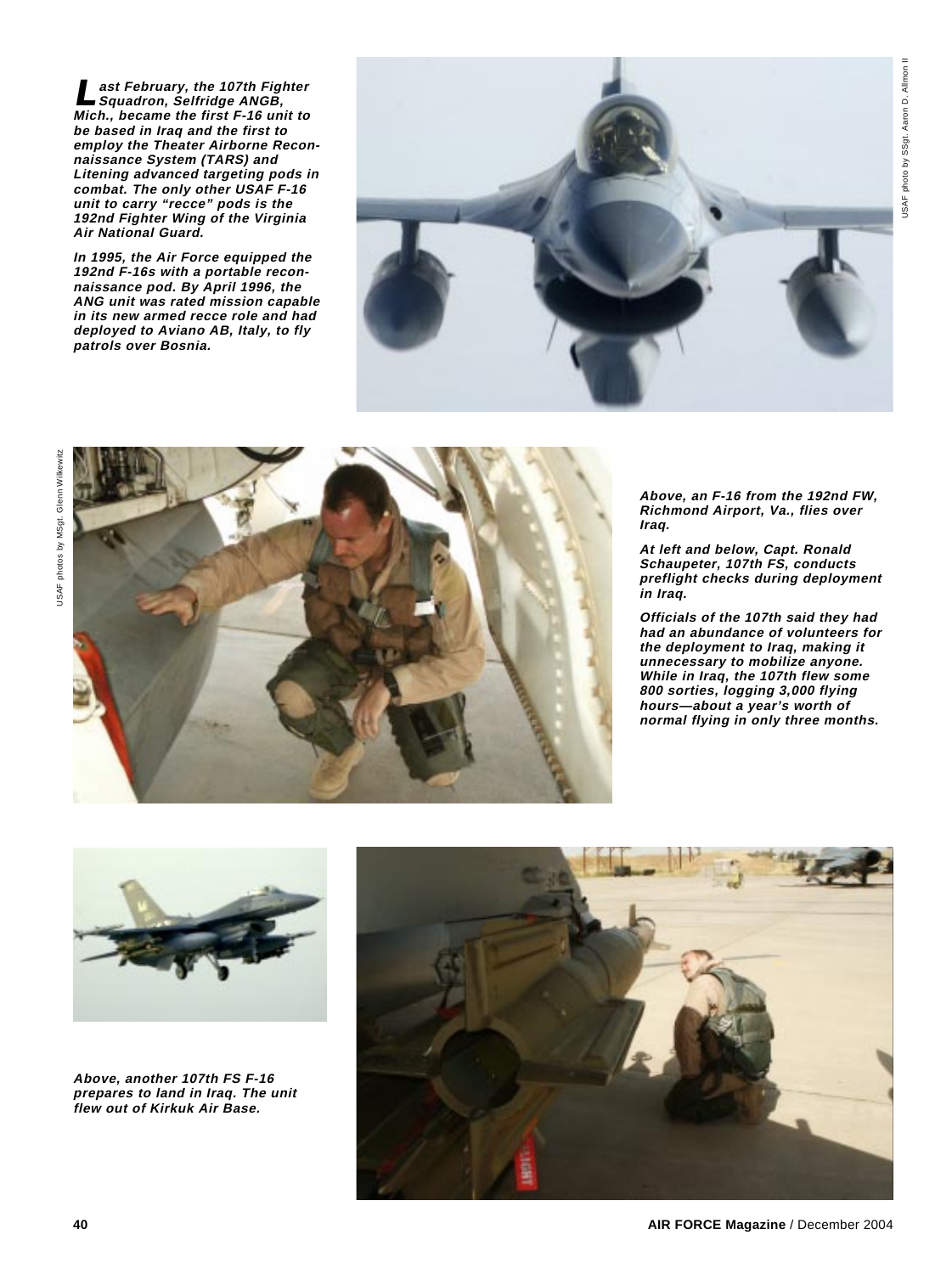

**The decision to put a reconnaissance pod on the F-16 came in the mid-1990s. When USAF retired its RF-4C, it planned to end the manned recce program altogether. Instead, it decided to try altering portable recce pods for use on the F-16, which then could serve as an armed reconnaissance platform.**

**USAF selected ANG's 192nd Fighter Wing to test the concept. Soon, the 192nd had fitted electro-optical pods on unit F-16s and deployed to Italy.**

**The concept worked well. After testing it with the 192nd, USAF began developing a new recce system and tasked the Michigan ANG's 107th Fighter Squadron to add reconnaissance to its mission.**





**At top and above, MSgt. Keith Joyce of the 192nd FW checks out a new TARS pod. At left, stored pods are kept ready for use.**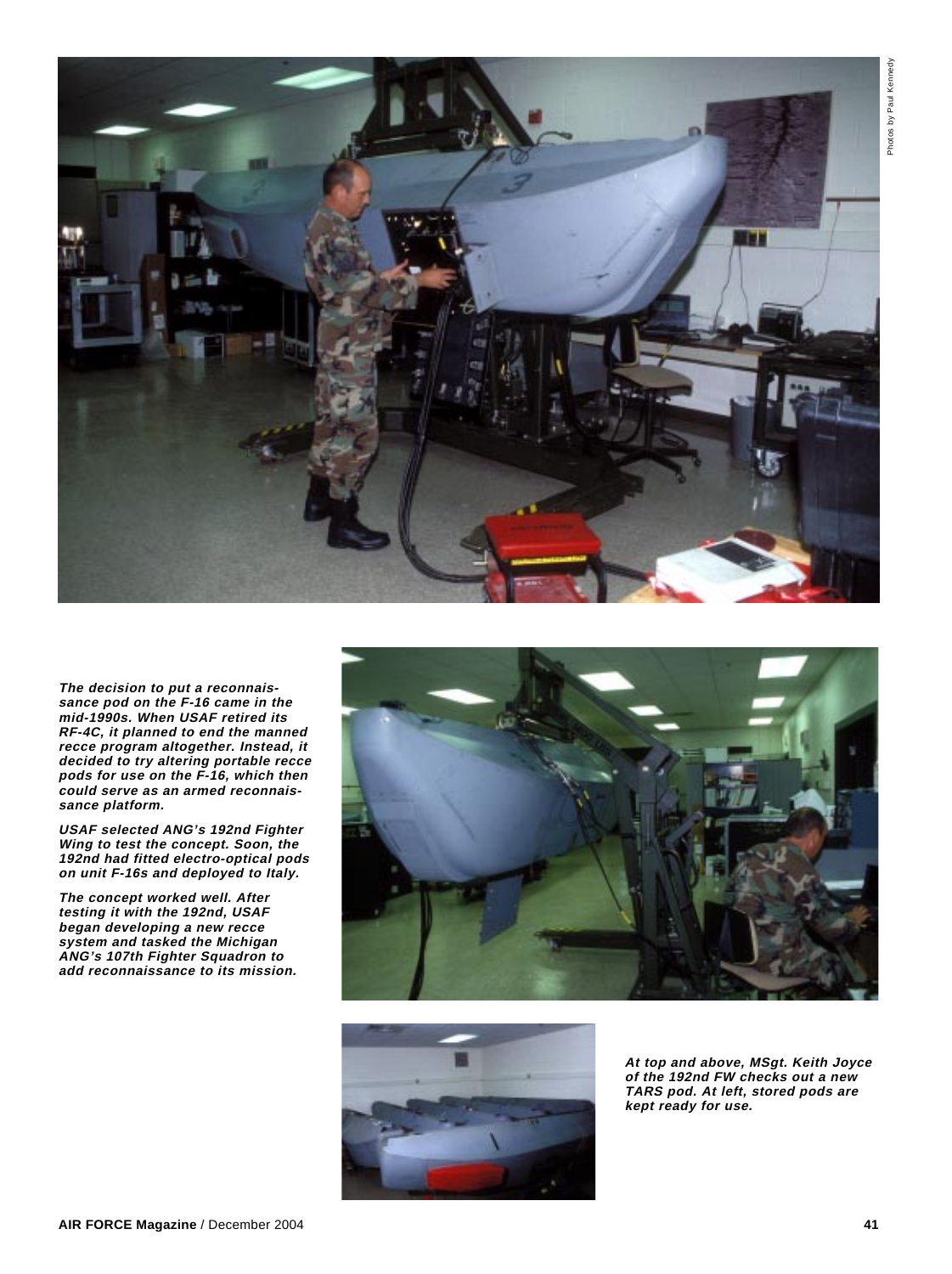Photos by Paul Kennedy Photos by Paul Kennedy

**At right, Lt. Col. Steve Swetnam, the 192nd's chief of intelligence, processes TARS imagery on the squadron ground station.**

**TARS pods were developed in 1998 and declared operational in 2000. TARS was built as an interim system, but 192nd FW officials say it may be around for some time. In fact, USAF is considering major improvements to the system.**

**TARS collects intelligence from the battlefield in daytime, below the weather.**





**For both squadrons, planning and attention to detail are key. At left, Maj. Bill Butz of the 192nd FW develops his flight plan. Below, unit members keep the work flowing at the 192nd duty desk.**



**Pilots keep sharp with simulator training. At right, 192nd pilots Maj. Dave Nardi (left, in the cockpit) and Maj. Rick Gingue go to work in a unit training device used primarily for part-task training. ANG recently upgraded the simulator with a targeting pod and other capabilities.**

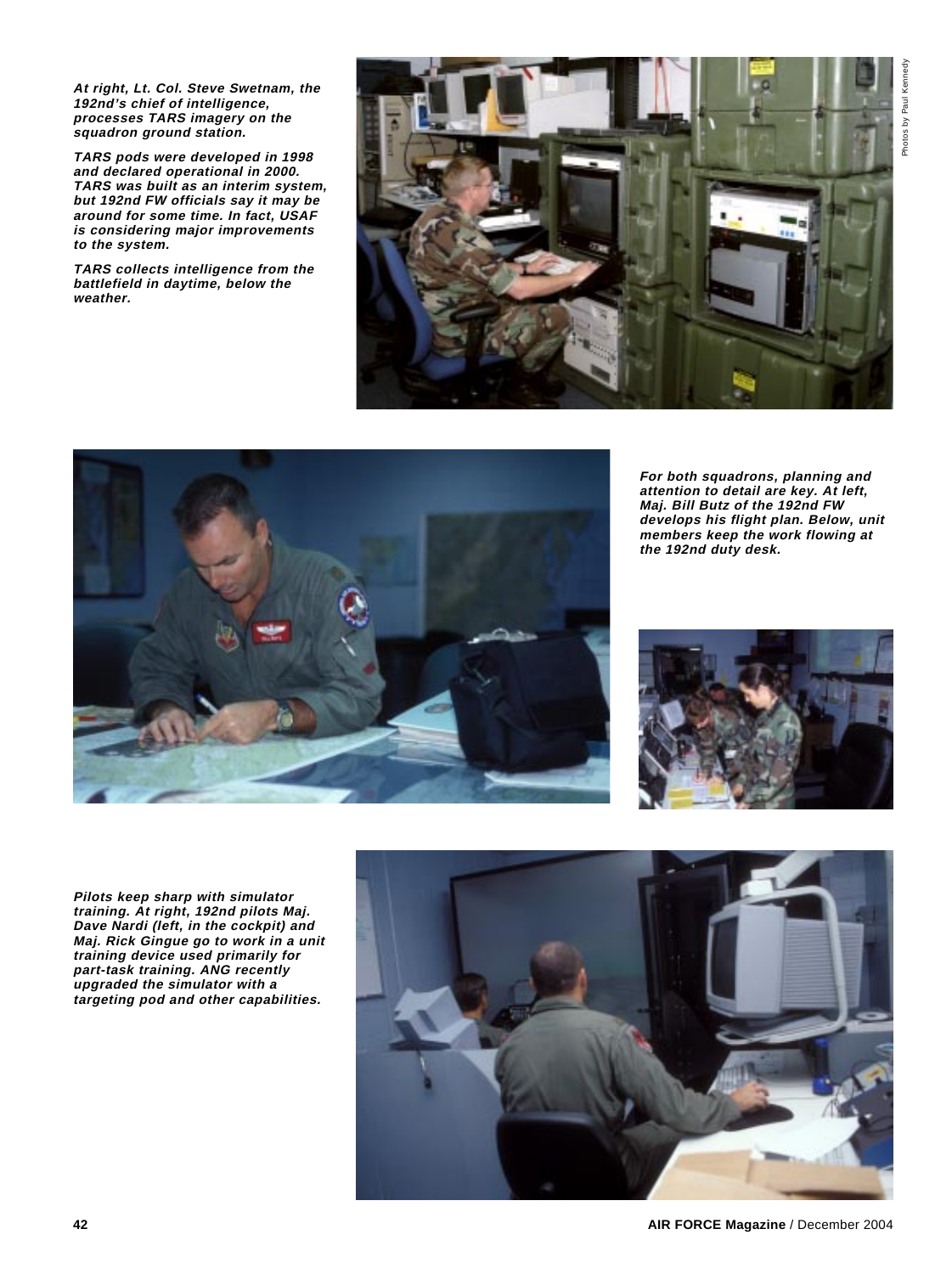

**Above, maintenance personnel work on a fighter in a 192nd FW hangar in Virginia.**

**Maintenance personnel are critical to both units. The heavy flying schedule in Southwest Asia required more than normal maintenance. The desert conditions posed another challenge—keeping sand from causing damage to parts.**

**The 107th and 192nd maintainers have been rewriting field maintenance guidelines for the new recce and targeting systems.**





**Above, SSgt. Jennifer Ely gets into her work, performing an engine inlet inspection on the Virginia flight line. At far left, crew chief MSgt. Floyd Brown checks out an F-16 cockpit.**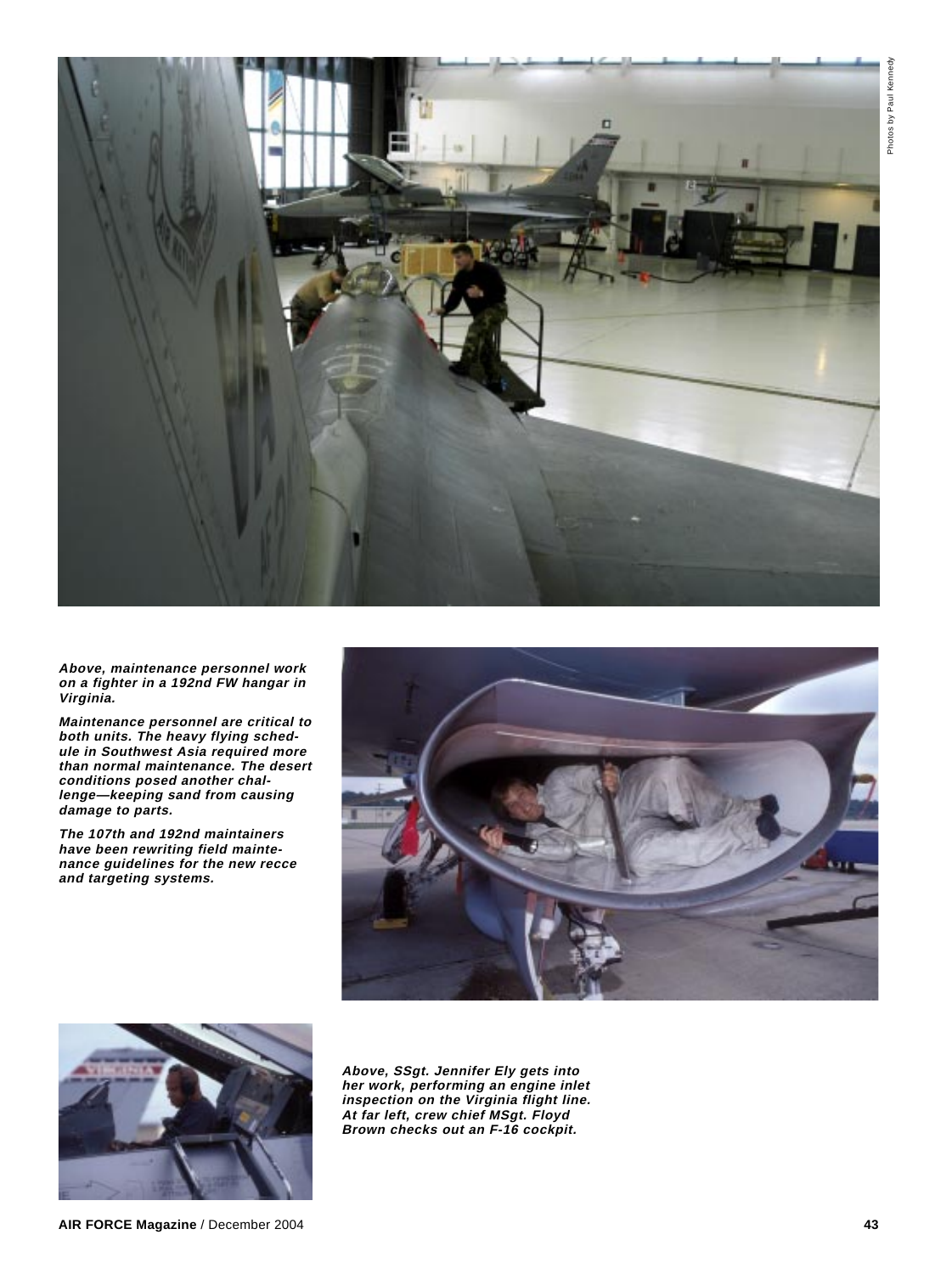**At right, a 107th FS F-16 is prepared to take off on a sortie over Iraq, loaded for its dual role of armed reconnaissance.**

**In addition to TARS, the two units employ the new Litening advanced targeting and navigation system that provides precision strike capability.**

**With the combination of the TARS and Litening systems, the F-16 can fly close air support while it is gathering battle damage assessment data or current battlefield intelligence. Images are processed within 30 minutes of landing. However Lt. Col. Glenn Schmidt, 107th FS commander, said TARS in 2005 would gain data-link capability for real-time assessment.**





**At left, Lt. Col. Keith Wark of the 192nd FW checks over his F-16 before a training sortie. His right hand rests on a Litening II pod.**

**Below, Wark writes some notes as crew chief SSgt. Bryan Reynolds makes an adjustment to the aircraft.**



**Above, Wark performs the walkaround, his last check of the aircraft before takeoff.**